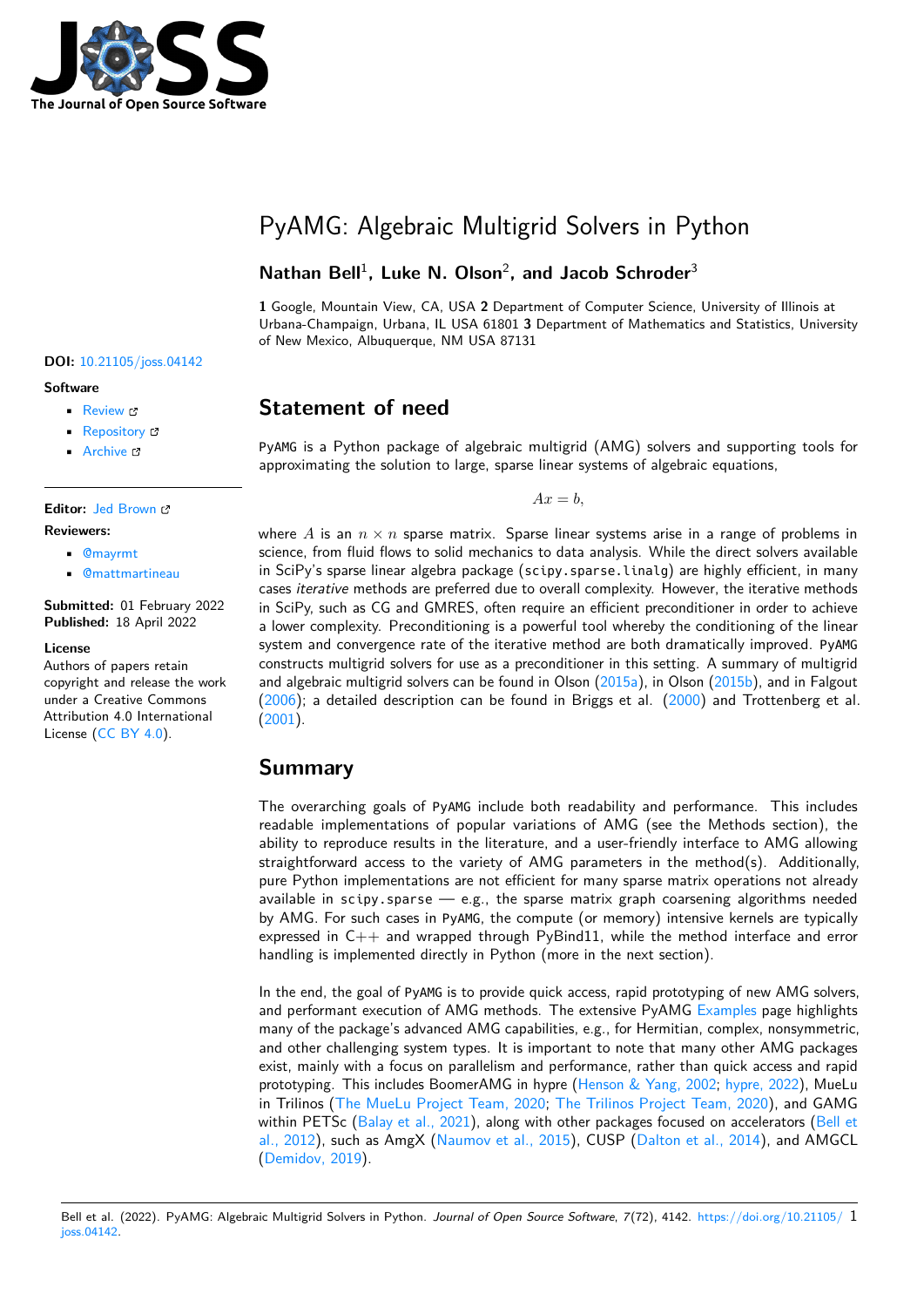

## **Design**

The central data model in PyAMG is that of a MultiLevel object, which is constructed in the setup phase of AMG. The multigrid hierarchy is expressed in this object (details below) along with information for the solve phase, which can be executed on various input data,  $b$ , to solve  $Ax = b$ .

The MultiLevel object consists of a list of multigrid Level objects and diagnostic information. For example, a MultiLevel object named ml contains the list ml. levels. Then, the data on level i (with the finest level denoted  $i=0$ ) accessible in ml. levels[i] includes the following information:

- A: the sparse matrix operator, in CSR or BSR format, on level i;
- P: a sparse matrix interpolation operator to transfer grid vectors from level i+1 to i;
- R: a sparse matrix restriction operator to transfer grid vectors from level i to i+1; and
- presmoother, postsmoother: functions that implement pre/post-relaxation in the solve phase, such as weighted Jacobi or Gauss-Seidel.

Other data may be retained for additional diagnostics, such as grid splitting information, aggregation information, etc., and would be included in each level.

Specific multigrid methods (next section) in PyAMG and their parameters are generally described and constructed in Python, while key performance components of both the setup and solve phase are written in  $C_{++}$ . Heavy looping that cannot be accomplished with vectorized or efficient calls to NumPy or sparse matrix operations that are not readily expressed as SciPy sparse (CSR or CSC) operations are contained in short, templated  $C++$  functions. The templates are used to avoid type recasting the variety of input arrays. The direct wrapping to Python is handled through another layer with PyBind11. Roughly 26% of PyAMG is in  $C++$ , with the rest in Python.

### **Methods**

PyAMG implements several base AMG methods, each with a range of options. The base forms for a solver include

- ruge stuben solver(): the classical form of  $C/F$ -type AMG [\(Ruge & Stüben, 1987\)](#page-3-13);
- smoothed\_aggregation\_solver(): smoothed aggregation based AMG as introduced in [\(Vaněk et al., 1996\)](#page-3-14);
- adaptive\_sa\_solver(): a so-called adaptive form of smoothed aggregation from [\(Brez](#page-3-15)[ina et al., 2005\)](#page-3-15); and
- rootnode solver(): the root-node AMG method from  $(Manteuffel et al., 2017)$ . applicable also to some nonsymmetric systems.

In each of these, the base algorithm is available but defaults may be modified for robustness. Options such as the default pre/postsmoother or smoothing the input candidate vectors (in the case of smoothed aggregation AMG), can be modified to tune the solver. In addition, several cycles are available, including the standard V and W cycles, for the solve phase. The resulting method can also be used as a preconditioner within the Krylov methods available in PyAMG or with SciPy's Krylov methods. The methods in PyAMG (generally) support complex data types and nonsymmetric matrices.

### **Example**

As an example, consider a five-point finite difference approximation to a Poisson problem,  $-\Delta u = f$ , given in matrix form as  $Ax = b$ . The AMG setup phase is called with

Bell et al. (2022). PyAMG: Algebraic Multigrid Solvers in Python. Journal of Open Source Software, 7(72), 4142. [https://doi.org/10.21105/](https://doi.org/10.21105/joss.04142) 2 [joss.04142.](https://doi.org/10.21105/joss.04142)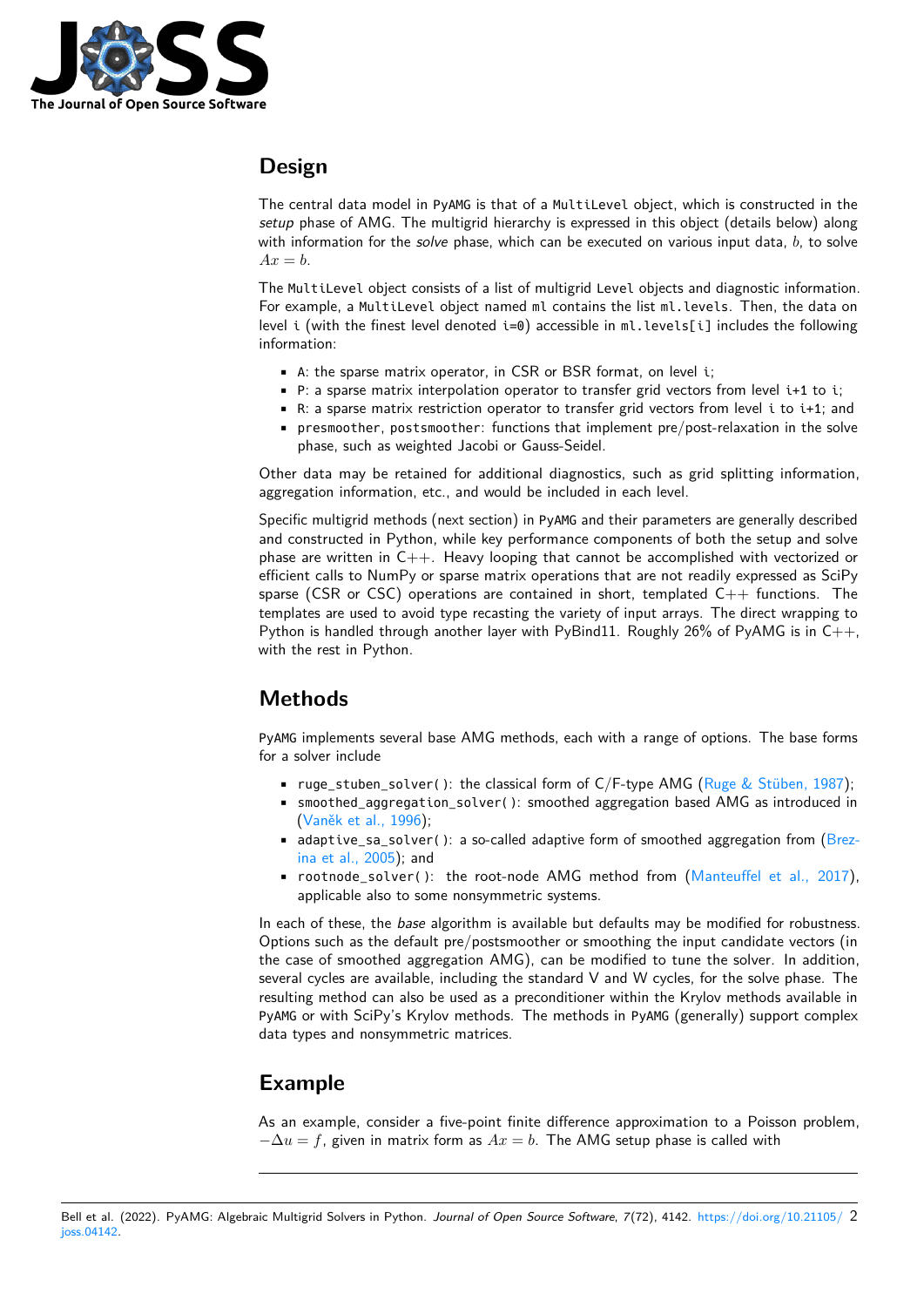

- <sup>1</sup> import pyamg
- <sup>2</sup> A = pyamg.gallery.poisson((10000,10000), format='csr')
- <sup>3</sup> ml = pyamg.smoothed\_aggregation\_solver(A, max\_coarse=10)

For this case, with 100M unknowns, the following multilevel hierarchy is generated for smoothed aggregation (using print(ml)):

| MultilevelSolver |                      |                    |                |
|------------------|----------------------|--------------------|----------------|
|                  | Number of Levels:    | 9                  |                |
|                  | Operator Complexity: | 1.338              |                |
| Grid Complexity: |                      | 1.188              |                |
| Coarse Solver:   |                      | 'pinv'             |                |
| level            | unknowns             | nonzeros           |                |
| 0                | 100000000            | 499960000 [74.76%] |                |
| $\mathbf{1}$     | 16670000             | 149993328 [22.43%] |                |
| 2                | 1852454              | 16670676 [2.49%]   |                |
| 3                | 205859               | 1852805 [0.28%]    |                |
| 4                | 22924                |                    | 208516 [0.03%] |
| 5                | 2539                 |                    | 23563 [0.00%]  |
| 6                | 289                  |                    | 2789 [0.00%]   |
| 7                | 34                   |                    | 332 [0.00%]    |
| 8                | 4                    |                    | 16 [0.00%]     |
|                  |                      |                    |                |

In this case, the hierarchy consists of nine levels, with SciPy's pseudoinverse (pinv) being used on the coarsest level. Also displayed is the ratio of unknowns (nonzeros) on all levels compared to the fine level, also known as the grid (operator) complexity.

The solve phase, using standard V-cycles, is executed with the object's solve:

```
1 import numpy as np
2 \times 0 = np.random.randn(A.shape[0])3 b = np.zeros(A.shape[0])
   res = []x = m1.solve(b, x0, tol=1e-8, residuals=res)
```
<span id="page-2-1"></span>This leads to the residual history shown in [Figure 1.](#page-2-1)



**Figure 1:** Algebraic multigrid convergence (relative residual).

### **References**

<span id="page-2-0"></span>Balay, S., Abhyankar, S., Adams, M. F., Benson, S., Brown, J., Brune, P., Buschelman, K.,